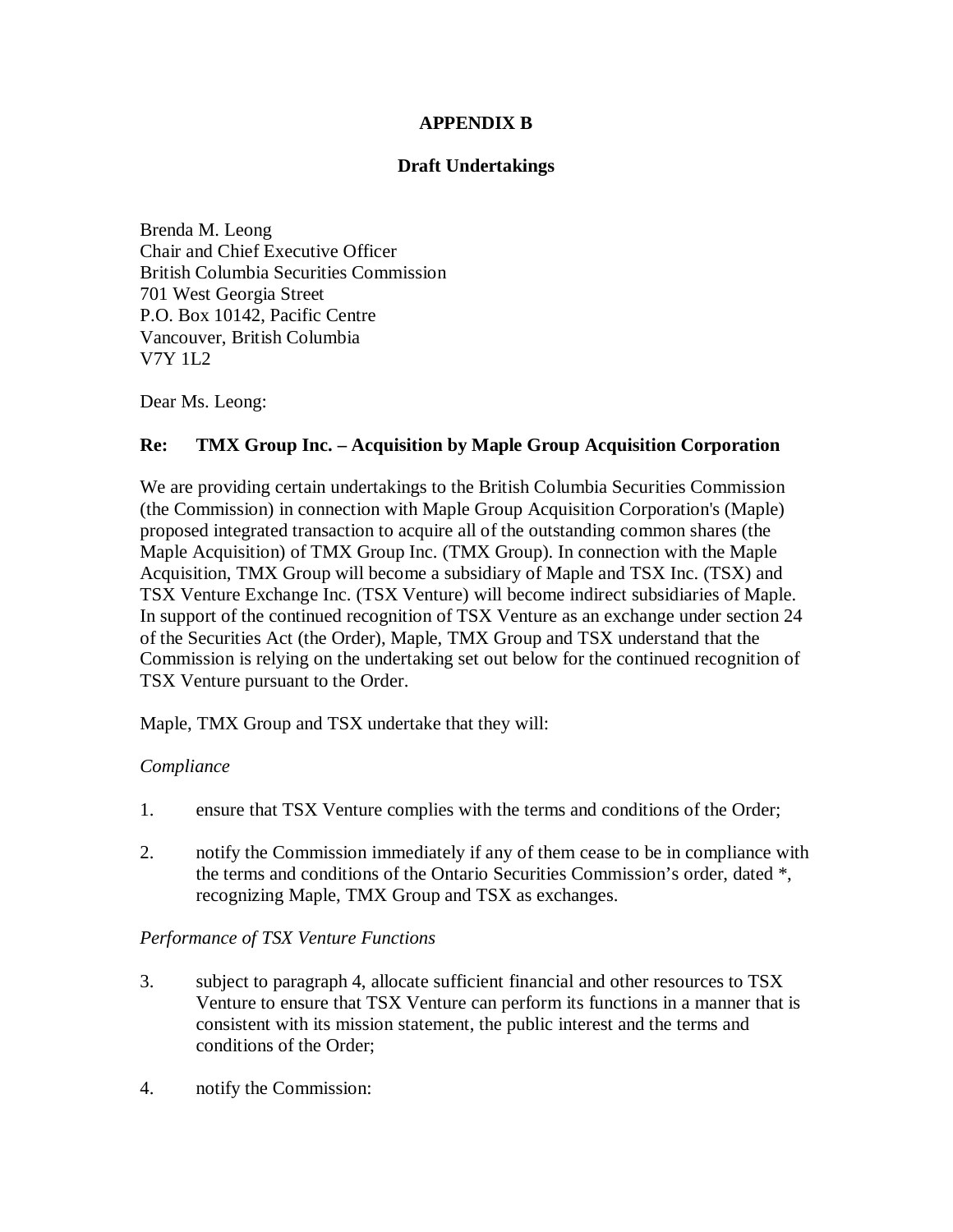- (a) immediately, if any of their boards consider any changes to the strategic direction of Maple, TMX Group, TSX or TSX Venture that could have a significant impact on the business or operations of TSX Venture;
- (b) at least six months before voluntarily allocating financial or other resources to TSX Venture in a way that could reasonably be expected to prevent TSX Venture from performing its functions in a manner that is consistent with its mission statement, the public interest or the terms and conditions set out in the Order; and
- (c) immediately upon becoming aware that any of them are or will be unable to allocate sufficient financial or other resources to TSX Venture to ensure that it can perform its functions in a manner that is consistent with its mission statement, the public interest or the terms and conditions of the Order;

### *Maintain and foster venture market in British Columbia*

- 5. ensure that TSX Venture maintains an office in Vancouver through which it
	- (a) provides corporate finance services to, and performs corporate finance functions for, its listed issuers and applicants for listing; and
	- (b) performs issuer regulation functions;
- 6. locates in TSX Venture's Vancouver office executive leadership, management, and significant operational talent for:
	- (a) achieving TSX Venture's objective of maintaining and growing a competitive Canadian public venture market that leads the world in venture financing;
	- (b) developing innovations in the venture market;
	- (c) developing policy that enhances the competitive position of TSX Venture;
	- (d) ensuring TSX Venture's continued expertise in the venture market; and
	- (e) ensuring TSX Venture's continued capacity to operate;

### *Change in Operations or Ownership*

7. not cause or permit TSX Venture to cease to operate or suspend, discontinue or wind-up all or a significant portion of TSX Venture's operations, or dispose of all or substantially all of TSX Venture's assets, without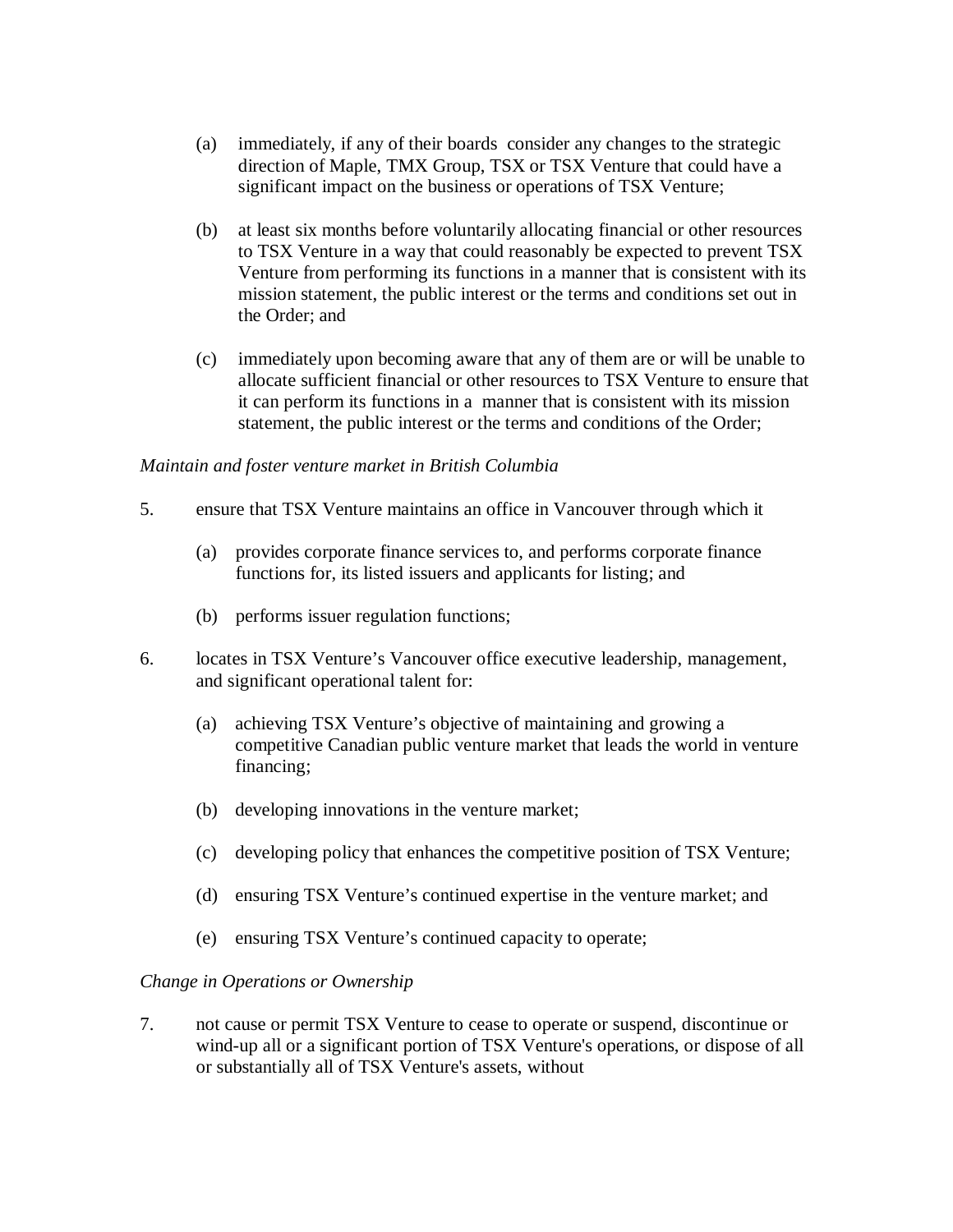- (a) providing the Commission at least six month's prior notice; and
- (b) complying with any requirements the Commission may impose;
- 8. not complete or authorize a transaction that would result in TSX Venture ceasing to be wholly-owned or directly controlled by TSX or indirectly wholly owned or controlled by TMX Group or Maple without
	- (a) providing the Commission at least three month's prior notice; and
	- (b) complying with any terms and conditions that the Commission may impose in the public interest;
- 9. notify the Commission if Maple or TMX Group have applied or intend to apply for an amendment to the order of the Ontario Securities Commission dated \*, 2012 to permit Maple or TMX Group to own, directly or indirectly, less than all of the issued and outstanding voting shares of TSX;

### *Systems*

- 10. if securities of issuers that are listed on TSX Venture trade on systems operated by TSX or TMX Group, ensure that TSX and TMX Group:
	- (a) adopt procedures that do not unreasonably discriminate against TSX Venture listed securities;
	- (b) ensure that capital pool companies and inactive issuers listed on TSX Venture are specifically designated as such or otherwise differentiated in any trading and market data feed provided by TSX Venture or by TSX on TSX Venture's behalf; and
	- (c) use commercially reasonable efforts to ensure that any display of trading and market data information to end-users includes the designation or differentiation referred to in sub-paragraph (b);

### *Access to Information*

11. ensure that the Commission has access to and can inspect all data and information in their possession or that another party holds under an agreement with Maple, TMX Group, TSX or TSX Venture that the Commission requires, including information the Commission requires to assess the performance by TSX Venture of its functions and the compliance of TSX Venture with the terms and conditions of the Order.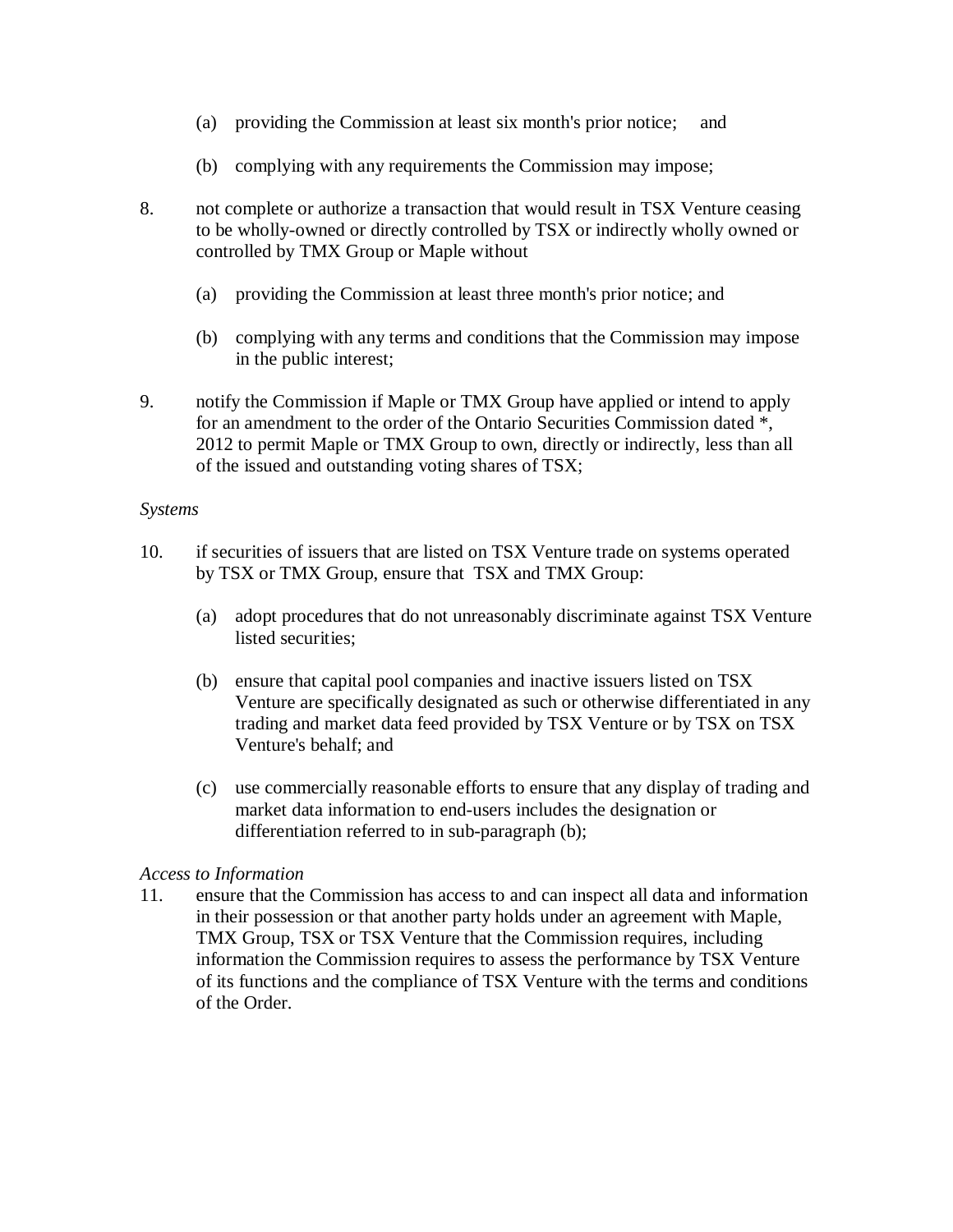### *Corporate Governance*

- 12. ensure that the TSX Venture, Maple, TMX Group and TSX boards of directors are composed of the same individuals. If at any time the composition of these boards is not the same, promptly advise the Commission and remedy the situation;
- 13. ensure that:
	- (a) at least fifty per cent of their directors are independent, as defined in the Order or as amended with Commission approval;
	- (b) at least fifty percent of their directors are independent of original Maple shareholders, as defined in the Order; and
	- (c) they provide the Commission notice of and promptly remedy any instance where the thresholds in subsections (a) and (b) are not met.
- 14. ensure that at least 25% of the directors of the TSX Venture, Maple, TMX Group and TSX boards of directors are, at all times, persons who, from the perspective of a reasonable person actively engaged in the Canadian public venture capital market, have currently relevant expertise and direct experience in that market. This means directors who have currently relevant and direct experience developed through a significant period of employment in:
	- (a) operating and financing an issuer in the Canadian venture market; or
	- (b) underwriting or financing Canadian venture issuers or advising Canadian venture issuers on financing, trading, or mergers and acquisitions.
- 15. notify the Commission of any person nominated to the TSX Venture, Maple, TMX Group or TSX boards to satisfy the public venture experience requirement set out in paragraph 14 before the nominee is announced to the public for election.
- 16. provide the Commission with prior written notice of any changes to their governance structure and practices of their boards and obtain Commission approval before implementing any substantive changes.

Maple undertakes that it will:

17. maintain a committee of its board of directors to be named the Public Venture Market Committee (the Committee), made up of directors with venture market experience as defined in paragraph 14. It will refer to the Committee for recommendations and advice on all policy issues and matters that are likely to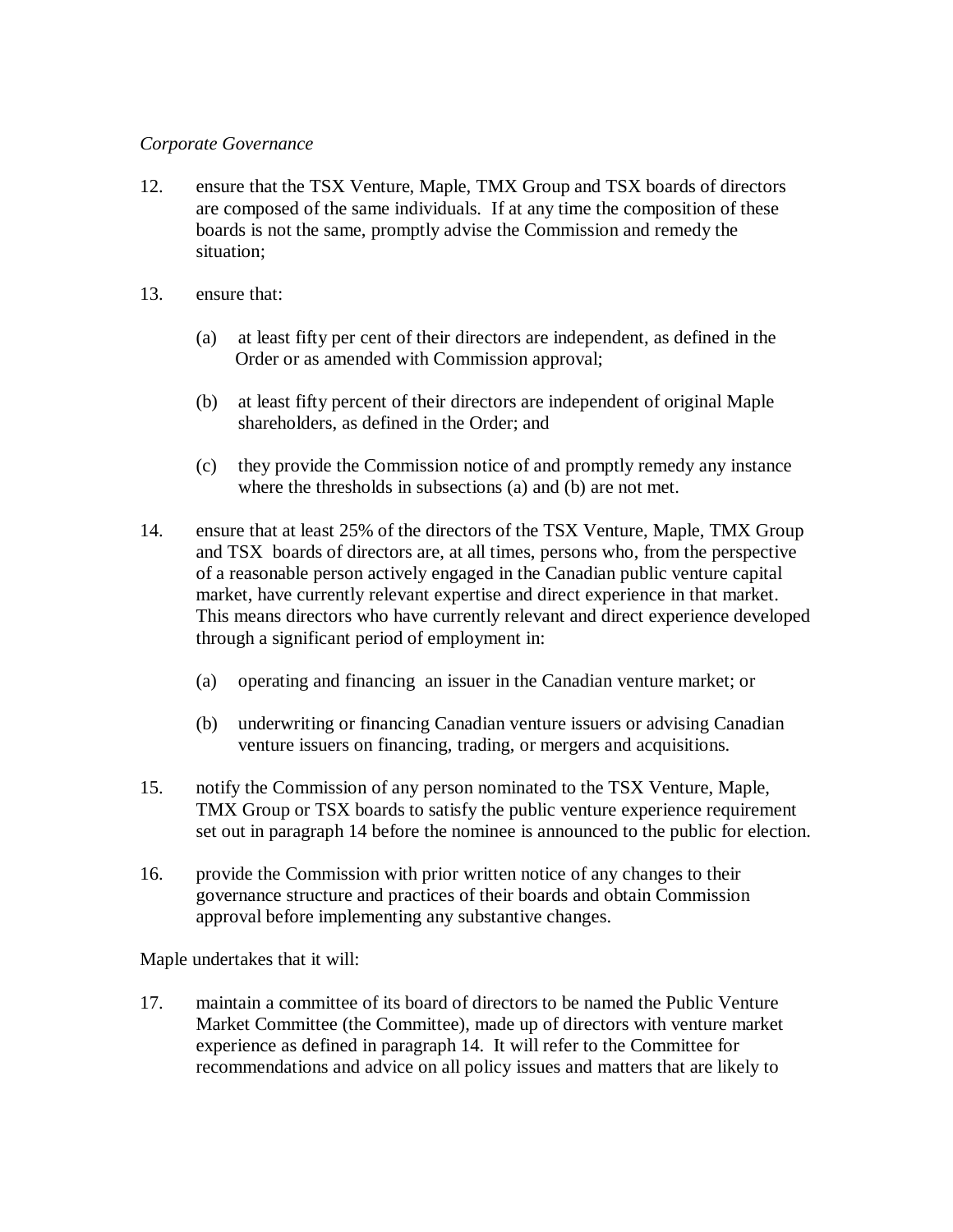have a significant impact on the public venture capital market in Canada and the role of Maple and/or TSX Venture in relation to that market.

18. cause the Committee to report to the Commission in the form specified by the Commission from time to time, at least annually. In each case where it has not followed the recommendation or advice of the Committee, the Maple board will provide the Commission with a written explanation, as soon as practicable. Annually, the Maple board will provide a report to the Commission summarizing the recommendations and advice of the Committee and how the board responded.

These undertakings will cease to have effect if:

- (a) the Commission revokes the Order for any reason other than the failure by Maple, TMX Group or TSX to fulfill its undertakings with the Commission,
- (b) TSX Venture ceases to carry on business after complying with any terms and conditions the Commission may impose, or
- (c) TSX Venture ceases to be a subsidiary of Maple, TMX Group or TSX.

These undertakings will take effect upon the take-up by Maple of voting securities of TMX Group in connection with the Maple Acquisition.

Yours truly,

[Maple Group Acquisition Corporation.]

[TMX Group Inc.]

[TSX Inc.]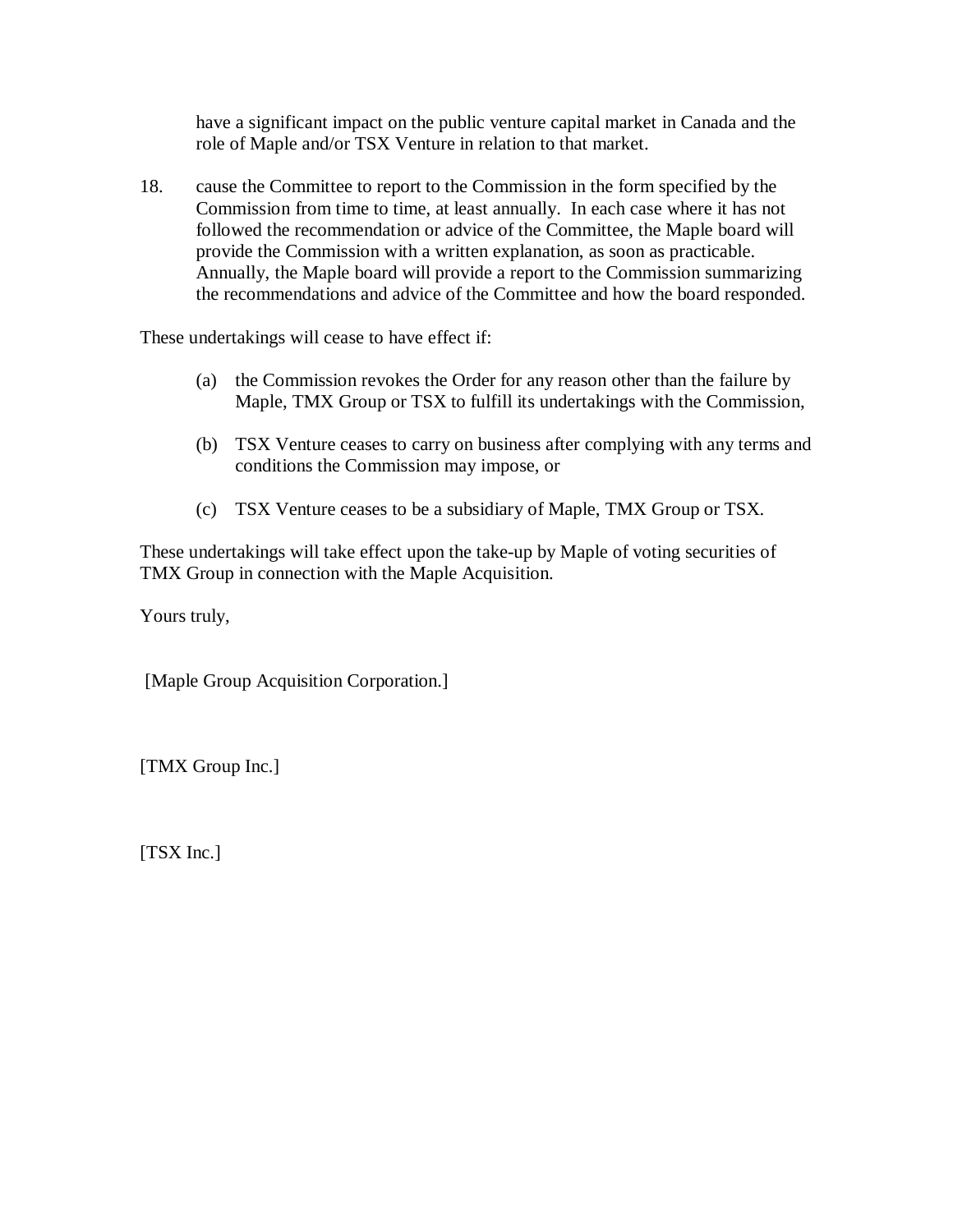# **SCHEDULE 1**

### **Maple Group Acquisition Corporation (the "corporation") Public Venture Market Committee Charter**

## **1. General**

The Board of Directors of the Corporation (the Board) has established a Public Venture Market Committee (the Committee) to advise and make recommendations to the Board with respect to all policy issues and matters that are likely to have a significant impact on the public venture capital market in Canada and the role of the Corporation and/or TSX Venture Exchange Inc. in relation thereto.

## **2. Members**

The Board will in each year appoint a minimum of four (4) directors as members of the Committee. All members of the Committee must be non-management directors. The Committee will be comprised solely of directors who, from the perspective of a reasonable person actively engaged in the Canadian public venture capital market, have currently relevant expertise and direct experience in that market. This means directors who have currently relevant and direct experience developed through a significant period of employment in:

- (a) operating and financing an issuer in the Canadian venture market, or
- (b) underwriting or financing Canadian venture issuers or advising Canadian venture issuers on financing, trading or mergers and acquisitions.

In addition, the Committee will have an appropriate representation of independent directors and directors independent from original Maple shareholders, as required by law and all recognition orders and exemption orders issued in respect of the Corporation by applicable securities regulatory authorities.

The Chief Executive Officer (CEO) of the Corporation and the President of TSX Venture Exchange Inc. and, to the extent the Chair of the Board is not otherwise a member of the Committee, the Chair, and all other non-management directors who are not members of the Committee may attend all meetings of the Committee in an ex-officio capacity and will not vote. Directors who are also members of management, other than the CEO and the President of TSX Venture Exchange Inc., are entitled to attend meetings of the Committee if invited to do so by the Chair of the Committee. In-camera sessions of the Committee will initially include the CEO but exclude the presence of other staff of the Corporation and subsequently continue without the CEO.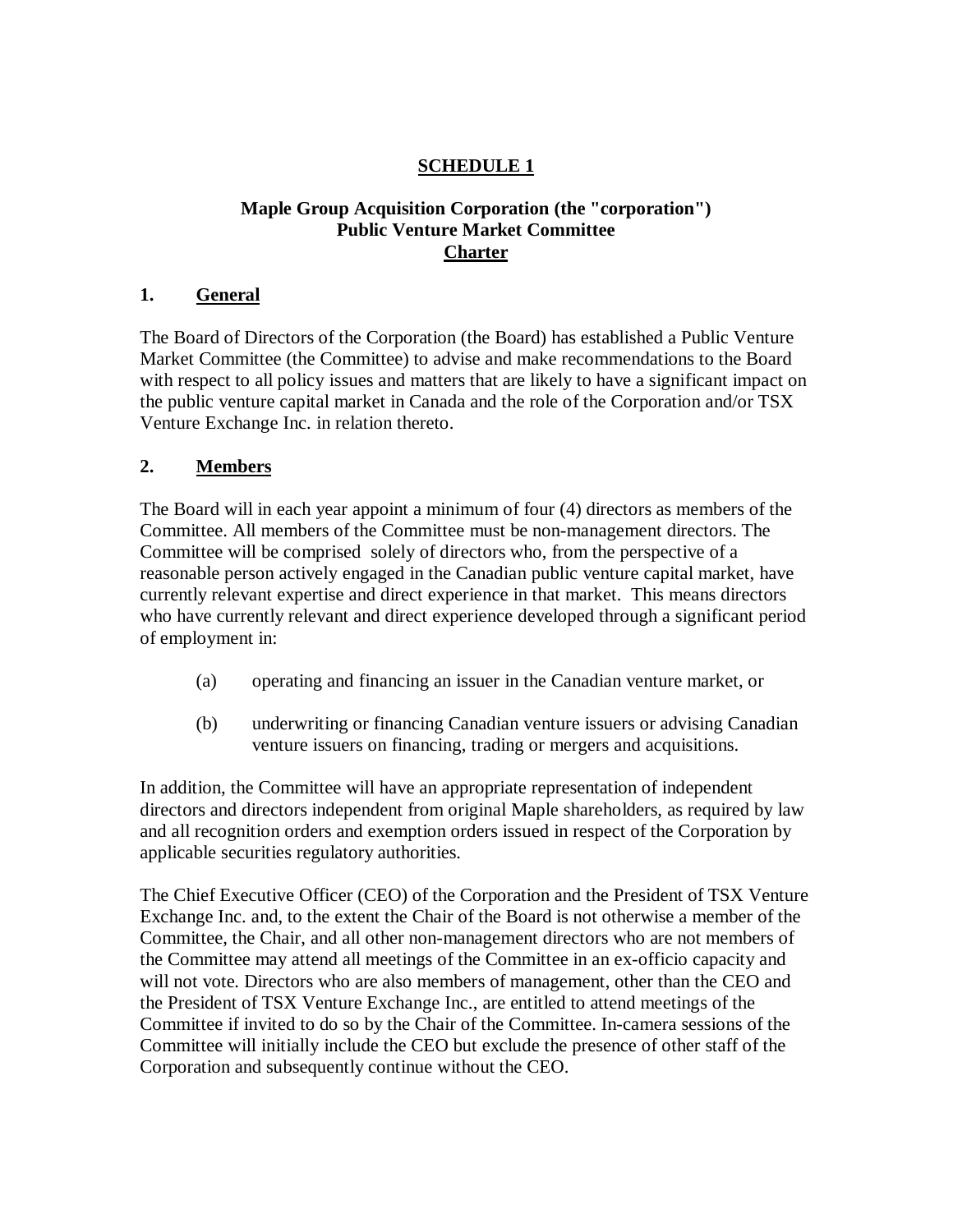# **3. Duties**

The Committee will have the following duties:

- (a) To advise and make recommendations to the Board on all policy issues and matters that are likely to have a significant impact on the public venture capital market in Canada and the role of the Corporation and/or TSX Venture Exchange Inc. in relation thereto.
- (b) To consider such other matters as the Board determines from time to time.
- (c) To review and consider the minutes from all meetings of industry advisory committees established by the TSX Venture Exchange, including the National Advisory Committee (a committee comprised of the President of TSX Venture Exchange Inc. and other individuals having expertise on matters relating to the Canadian public venture capital market, constituted to advise TSX Venture Exchange on issues related to the public venture market).
- (d) To review and consider all recommendations given by each industry advisory committee established by the TSX Venture Exchange to the TSX Venture Exchange and to the Committee.

# **4. Chair**

The Board will in each year appoint the Chair of the Committee from among the members of the Committee. In the Chair's absence, or if the position is vacant, the Committee may select another member as Chair. The Chair will have the right to exercise all powers of the Committee between meetings but will attempt to involve all other members as appropriate prior to the exercise of any powers and will, in any event, advise all other members of any decisions made or powers exercised.

# **5. Meetings**

The Committee will meet at the request of its Chair, but in any event it will meet at least twice a year. Notices calling meetings will be sent to all Committee members and to the CEO of the Corporation, the President of TSX Venture Exchange Inc., the Chair of the Board and to all other directors.

# **6. Quorum**

A majority of members of the Committee, present in person, by teleconferencing, or by videoconferencing will constitute a quorum.